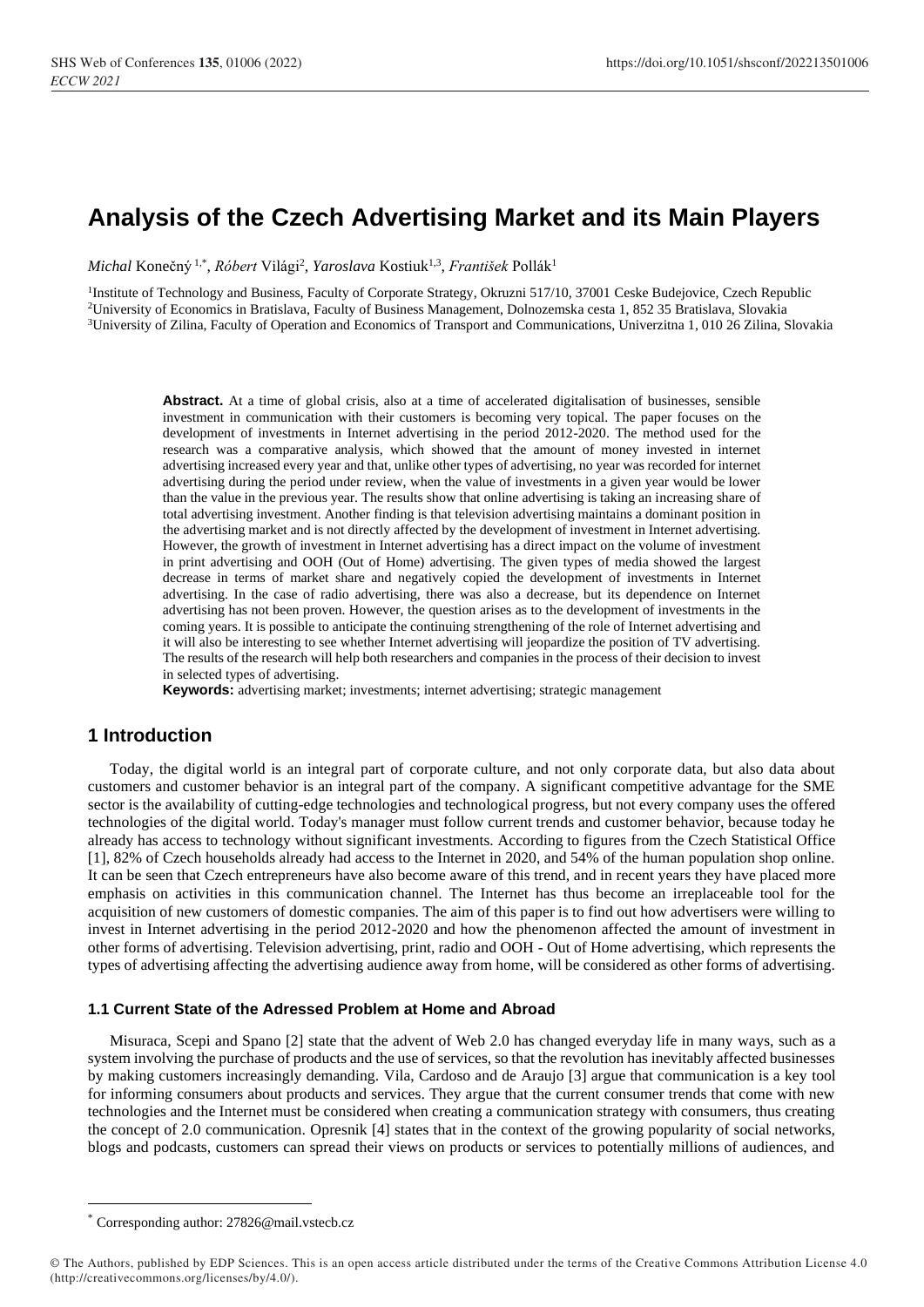that with the expansion of people's Internet access, anyone interested in addressing product problems and services provided by companies to deal with them.

Pollak et al. [5] state that the COVID-19 pandemic redefined the practices in all business sectors, as in the first half of 2020, companies faced an upredictable and unexpected situation which turned into both threats and opportunities. As a result, brick-and-mortar branches of most stores were closed and a significnt part of business transactions and activities has moved to the online environment. Khurramov and Fayzieva [6] the term new media refers to traditional and different ways of providing information to consumers based on the latest digital technologies. Khajehasani, Abolizadeh and Dehyadegari [7] say that, as technological progress grows, so does the number of Internet users, and Internet communication has become the routine of the 21st century. The Internet as a means of providing business products and services is already a common tool and even necessary for some businesses. Soviar et al. [8] state that the digital environment is playing an increasingly important role in the customer's decision-making. Pollák and Markovič [9] claim that it is also a place for sharing the customer's opinions and experiences with a specific company, where a dissatisfied customer can pose a reputational risk to the company.

Kumar and Mittal [10] state that, because interactions take place anywhere and anytime, they go far beyond the traditional customer connection. Brown and Hayes [11] state that the consumer is exposed to more than a thousand advertisements before going to bed. Zhang et al. [12] state that in the case of financial market trading, online advertising is based on real-time bidding and uses an auction mechanism to automate media purchases. Therefore, how optimally the bids are submitted is crucial for increasing profit and return on investment. The high risk of user behavior and the uncertainty of costs caused by auction competition can lead to significant risk in estimating campaign performance. Gasilov et al. [13] state that the effectiveness of advertising is determined not only by the number of people who come into visual contact with the advertising media, but also by the degree to which their characteristics match the parameters of the target audience of the advertisement. Consumer motives are important as they help us understand what influences them when making purchasing decisions.

The aim of the research will be to find out how advertisers were willing to invest in Internet advertising in the years 2012-2020 and how the phenomenon affected the amount of investment in other forms of advertising in the Czech Republic through the following established research questions: What is the development in the Czech Republic investing in internet advertising? What is the relationship between investing in online advertising and other types of advertising?

# **2 Methodology**

The aim of this paper is to find out how advertisers were willing to invest in Internet advertising in 2012-2020 and how the phenomenon affected the amount of investment in other forms of advertising in the Czech Republic. The data were obtained from questionnaire surveys and were based on the annual financial statements of the surveyed subjects, published annually by the Association for Internet Development (SPIR). In order to maintain the protection of sensitive information, the ppm factum agency was entrusted with the processing of these investigations for the years 2012-2015. For the years 2016-2020, the MEDIAN agency was entrusted with their processing [14]. The research dataset will include Internet operators whose media dominate the Czech market and thus affect the majority of Internet users. The performance of other types of media types will be determined based on data by Nielsen Admosphere agency.

The research methodology will include the following procedure:

- 1) We analyze the obtained data using a comparative method.
- 2) Then we process the data in Google Sheets.
- 3) The cost values for the calendar years will be assigned in rows to the corresponding columns, which will represent specific years, and the percentage share of investments in individual types of ads in the total advertising investments in a given year will also be expressed. For each one year, a new column will be created, in which the amount of increase or decrease in investment will be determined by deducting the monetary value of the zero year from the costs for the year under review. The year-on-year change will be expressed in both monetary and percentage values.
- 4) Subsequently, the values found for the years 2012-2020 will be compared with each other.

The obtained results will be demonstrated by means of a graphical representation in the following chapter.

## **3 Results and Discussion**

Based on the proposed methodology of input data processing, the amount and percentage of investments made in the advertisement and in its individual media types was determined. Figure 1 graphically shows the observed values of advertising investments.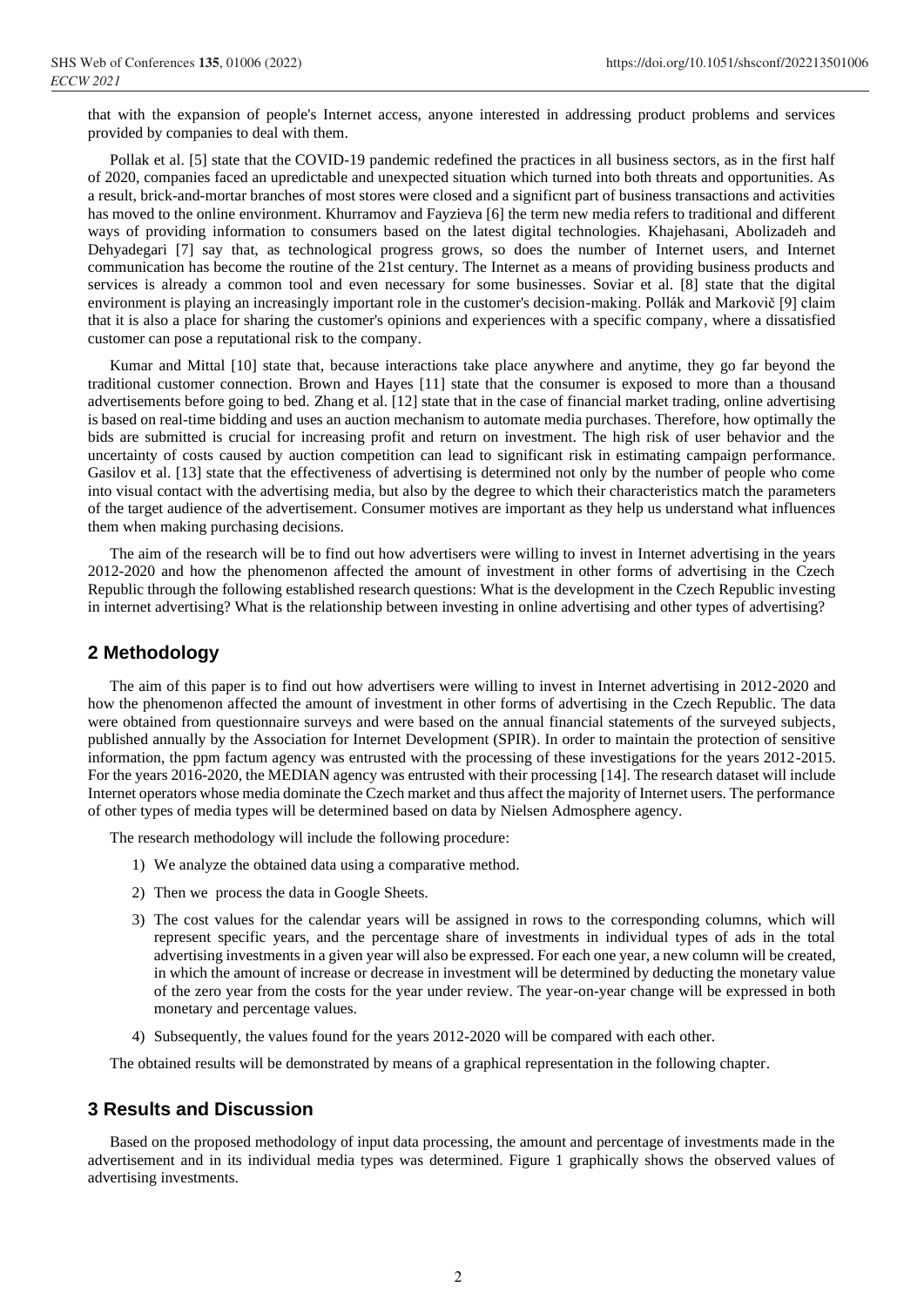

**Figure 1.** Development of investments in advertising in the Czech environment

*Source: Author.*

Investments made in the Czech advertising market have doubled over the period under review and show constant growth every calendar year. The amount within the total absolute investments was CZK 63.99 billion in 2012, but in 2020 it already reached the amount of CZK 130.55 billion. Within 2013, total investment in advertising increased by CZK 5.52 billion.

Developments in online advertising investment have been growing for a long time. Year-on-year absolute growth within individual years was CZK 2.16 billion in 2013, CZK 1.28 bn. in 2014, CZK 0.46 billion in 2015, CZK 4.68 billion in 2016, CZK 3.58 billion in 2017, CZK 5.28 bn. in 2018, CZK 5.78 bn. in 2019 and CZK 5.14 billion in 2020. As for the largest year-on-year financial increase, it was recorded in 2019. The smallest absolute increase in investments was recorded in 2015.

In the long run, the most invested advertising medium - television advertising - is showing steady absolute growth similar to the case of Internet advertising. However, 2013 was an exception, as there was a one-off decrease in investments by CZK 2.32 billion (-7.69%). In 2016, the highest absolute and relative growth was recorded, when investments increased by CZK 6.88 billion (19.39%).

Currently, the third most important advertising channel after TV and the Internet - the press - also recorded its best result in 2016, when investments increased by CZK 1.16 billion (6.47%) but shows a long-term stagnation in contrast to the two most successful types of advertising. The years in which the press showed a negative increase in invested funds were 2014 (-0.78%), 2015 (-0.07%) and 2020 (-13.06%).

In 2013, radio advertising recorded a record growth, when investments in it increased by 447.15%. In 2018, advertisers spent the most funds, namely CZK 8.04 billion. (10.37%). Absolute year-on-year growth over the last two years showed a decrease in investments in 2019 by -1.35% and in 2020 by -8.02.

OOH advertising was the last monitored medium in which investments fell by -19.44% in 2020. In previous years, however, no extreme was recorded in the year-on-year absolute development of investments.

Subsequently, an analysis of the share of media types in the total investment in advertising was performed, graphically shown in Figure 2.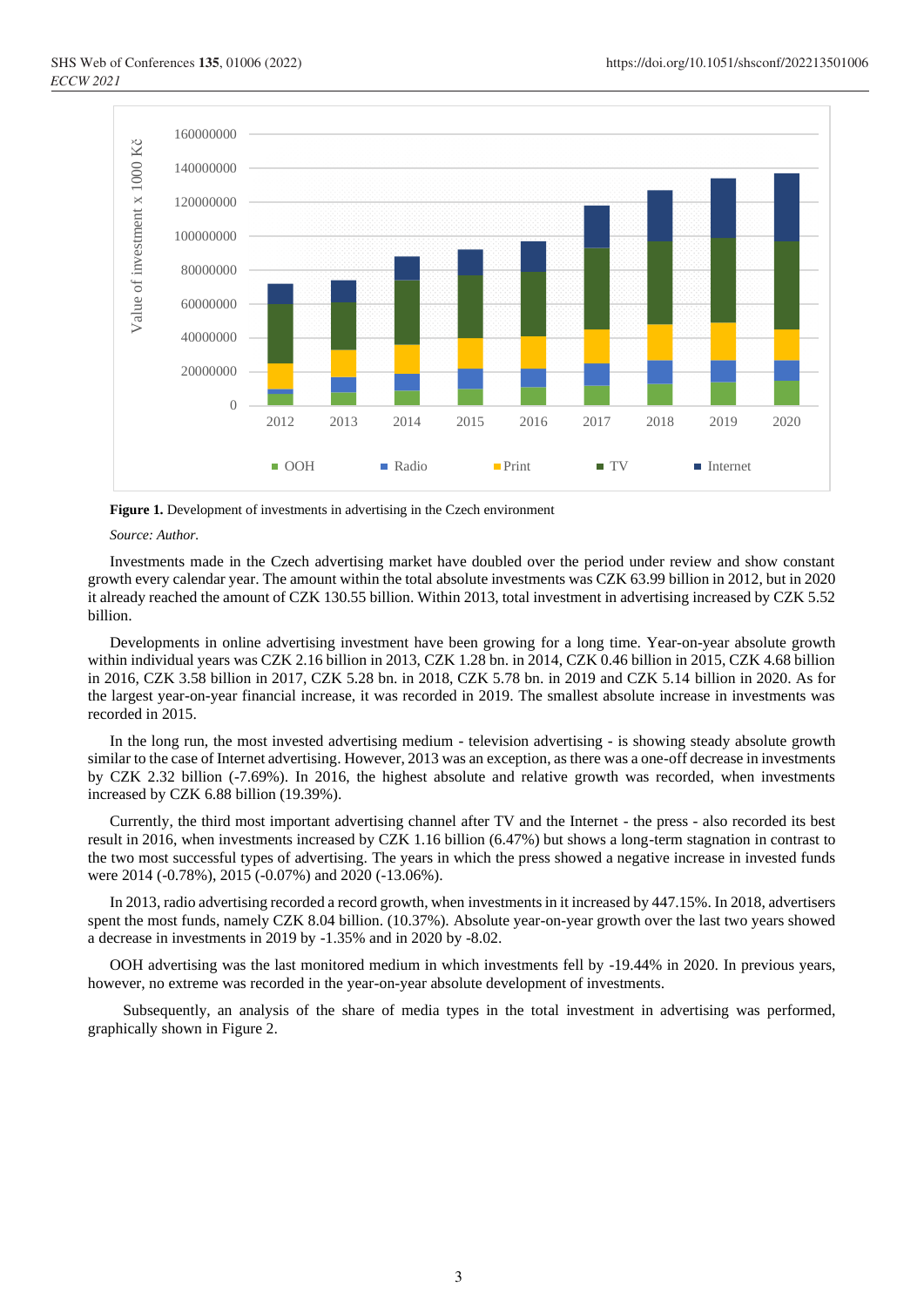

**Figure 2.** The share of media types in total investment in advertising

#### *Source: Author.*

The development of the share of investments in individual media types in the total investments in advertising was as follows: the most invested type in 2012 was television advertising, representing 47.06% of all investments. This was followed by the press with 27.59%, followed by the Internet with 17.43%, OOH with 6.25% and finally radio with 1.67%. The share of TV advertising in 2013 fell to 39.99% and the share of print to 25.95%. In the given year (2013), on the other hand, an increase in Internet advertising to 19.14%, radio advertising to 8.41% and OOH to 6.51% was recorded. A slight increase in TV advertising (41.83%) and Internet advertising (19.57%) at the expense of print advertising (24.01%), radio (8.13%) and OOH (6.46%) was recorded in 2014. TV advertising in 2015 strengthened and took up 44.54% and the share in all other media was reduced, namely the share of Internet advertising was reduced to 18.88%, the share of print advertising to 22.44%, the share of radio advertising in 8.01% and the OOH content to 6.13%. TV advertising (45.37%) and Internet advertising (21.12%) increased in 2016, while advertising in the press (20.39%), radio (7.55%) and OOH (5.58%) decreased. TV advertising (46.34%) and Internet advertising (22.46%) are growing again in 2017, the share of print advertising (20.39%), radio (7.28%) and OOH (5.11%) decreases. The only medium that recorded an increase in market share in 2018 is the Internet (24.95%), the share of TV advertising (46.31%), print advertising (17.13%), radio (7.28%) and OOH (4.59%) decreased. This trend continues in 2019, when the share of Internet advertising increased to 27.50% and, conversely, the share of TV advertising (45.97%), print advertising (15.84%), radio (6.35%) and OOH (4.35%) decreased. Growth was recorded in 2020 in the case of Internet (30.26%) and TV advertising (47.61%). Advertising in the press (13.19%), radio (5.59%) and OOH (3.35%) decreased. In Graph 2, the findings are shown graphically.

Based on the obtained results, the determined research questions can be answered:

*What is the development of investments in Internet advertising in the Czech Republic?*

Investments in Internet advertising show steady growth, with their market share increasing from 17.43% in 2012 to 30.26% in 2020. No negative growth in its investments was recorded in any calendar year, which is a unique finding, as for all other types of advertising media, at least one such year has been recorded. The results show that online advertising is growing, and advertisers are willing to invest more and more money in it. The increase in the number of Internet users can explain the stable growth of investments, which makes the environment even more attractive for advertisers.

#### *What is the relationship between investing in online advertising and other types of advertising?*

No direct dependence was found between Internet and television advertising. As for the share of TV advertising in the total advertising investment, even during the dramatic increase in investment in Internet advertising, it remains at similar values for the entire period under review and maintains its position as a leader in the advertising market. However, it is different in the case of print advertising, which saw a dramatic decline in market share from 27.59% in 2012 to 13.19% in 2020. It can be stated that this is due to its direct dependence on the willingness of investors to invest in online advertising. In the case of OOH advertising, there has been a significant decline, with its market share falling from 6.25% in 2012 to 3.35% in 2020. In this case, it can also be stated that there is a direct dependence on online advertising. Radio advertising is also showing a declining trend, but it is not as dramatic as in the case of print advertising and OOH advertising. It is therefore not possible to prove a relationship between investment in internet and investment in radio advertising.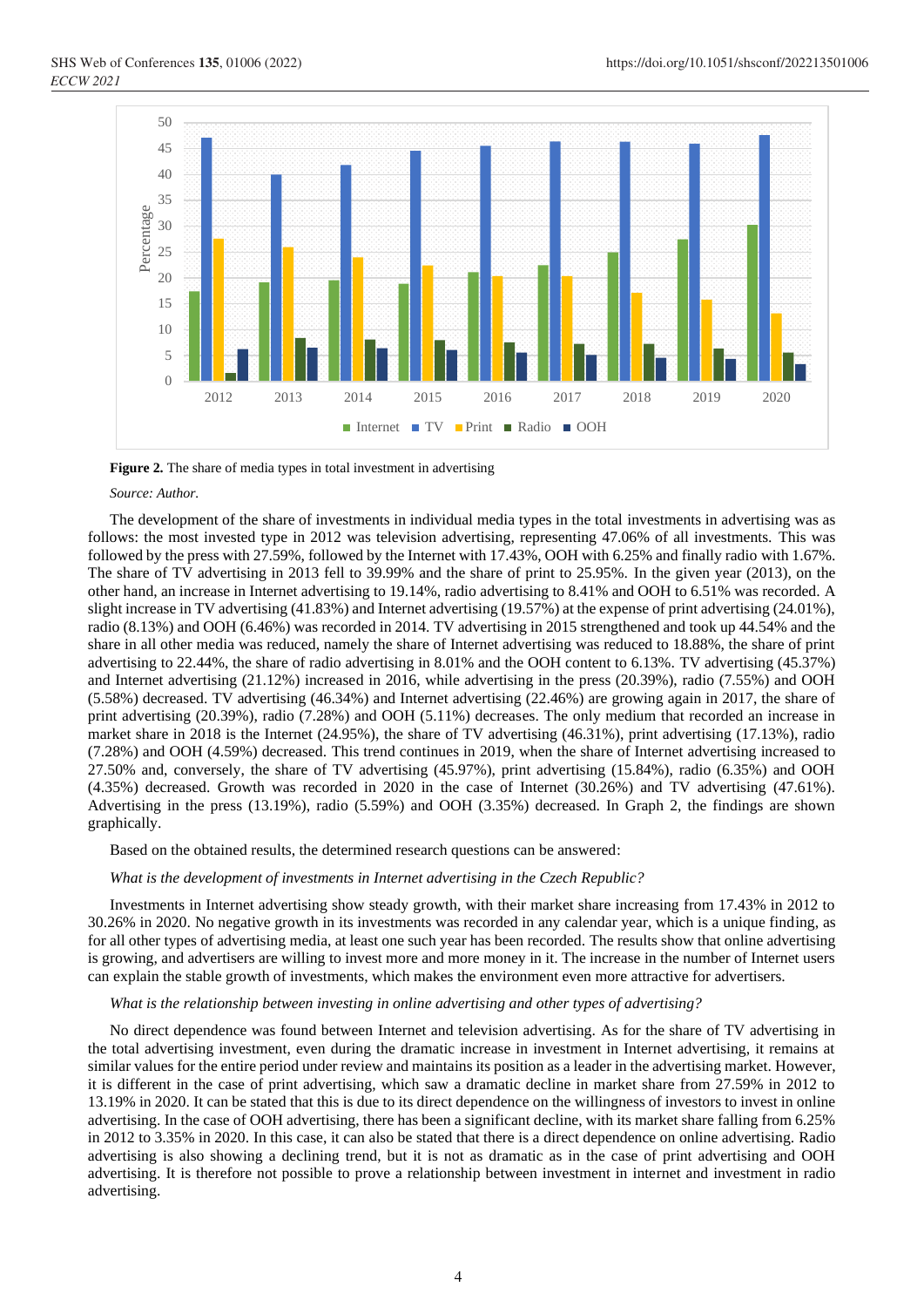At the expense of online advertising, print advertising and OOH advertising are the most neglected advertising media by advertisers. In the case of print advertising, this development can be explained by the growing number of mobile users and also by the declining willingness of people to read print media, but these media began to create content in the online environment, where they offer paid advertising. However, the value of a given advertisement is already included in the investment in internet advertising. Thus, a decrease in market share in this case does not necessarily mean a decrease in the revenues that companies earn from paid advertising. However, similar possibilities are not offered to OOH advertising operators and therefore the result of the given contribution can serve as a basis for subsequent research into the usability of OOH advertising in the coming years.

# **4 Conclusion**

Technology has become an integral part of the market economy. It is not discussed in the scientific world, not only is the question of their need being addressed, but their scope for use in SMEs is also being examined. The aim of the paper was to analyze the development of investment in online advertising in the Czech Republic during 2012-2020 and to determine whether there is a relationship between the development of investment in Internet advertising and other types of advertising, such as TV, print, radio and OOH advertising. The results show that investments in online advertising are still growing and each year occupy a larger market share in the total investment in advertising.

**Potential for further research:** There is an assumption that the growth of investment in online advertising will continue in the coming years due to constant technological progress and constant growth in the technical literacy of users. However, the question remains as to what effect this increase will have on television advertising and its hitherto dominant position, and whether the given trend will not lead to a revolution in the advertising market and also to the extinction of certain media types.

**Application in practice:** The results of the research will help both researchers and companies in the process of their decision to invest in selected types of advertising.

## **Acknowledgments**

This contribution is a partial output of the work on the project VEGA MŠ SR no. 1/0140/21.

## **References**

- 1. Czech Statistical Office. *Podíl nakupujících na internetu se meziročně zvýšil z 39 na 54 %* [online]. Available at: https://www.czso.cz/csu/czso/podil-nakupujicich-na-internetu-se-mezirocne-zvysil-z-39-na-54- (2020)
- 2. M. Misuraca, G. Scepi, M. Spano. A network-based concept extraction for managing customer requests in a social media care context. *International Journal of Information Management.* **51**(101956) (2019)
- 3. N. A. Vila, L. Cardoso, A. F. de Araujo. Communication 2.0 in the Spanish Tourism Sector: An Analysis Of The Official Tourism Promotion Websites. *International Journal of Marketing, Communication and New Media*. **5**(5), 5–25 (2019)
- 4. M. O. Opresnik. Effective Social Media Marketing Planning How to Develop a Digital Marketing Plan. *Social Computing and Social Media – LNCS*. **10913**, 333–341 (2018)
- 5. F. Pollák, R. Vavrek, J. Váchal, P. Markovič, M. Konečný. Analysis of Digital Customer Communities in terms of their interactions during the first wave of the COVID-19 pandemic. *Management and Marketing*. **16**(2), 134–151 (2021)
- 6. O. Khurramov, S. A. Fayzieva. The main convenience of internet marketing from traditional marketing. *Academy*. **1**(52), 30-32 (2020)
- 7. S. Khajehasani, A. Abolizadeh, L. Dehyadegari. The role of management and strategy in the development of Emarketing. *Recent Advances in Computer Science and Communications*. **13**(4), 641-649 (2020)
- 8. J. Soviar, M. Holubčík, J. Vodák, M. Rechtorík, F. Pollák. The Presentation of Automotive Brands in the On-Line Environment – The Perspective of KIA, Peugeot, Toyota and VW in the Slovak Republic. *Sustainability*. **11**, 2132 (2019)
- 9. F. Pollák, P. Markovič. Size of Business Unit as a Factor Influencing Adoption of Digital Marketing: Empirical Analysis of SMEs Operating in the Central European Market. *Administrative Sciences.* **11**(3), 71 (2021)
- 10. V. Kumar, S. Mittal. Mobile marketing campaigns: Practices, challenges and opportunities. *International Journal of Business Innovation and Research*. **21**(4), 523–539 (2020)
- 11. D. Brown, N. Hayes. *Influencer marketing*. Routledge: Taylor & Francis Group (2008)